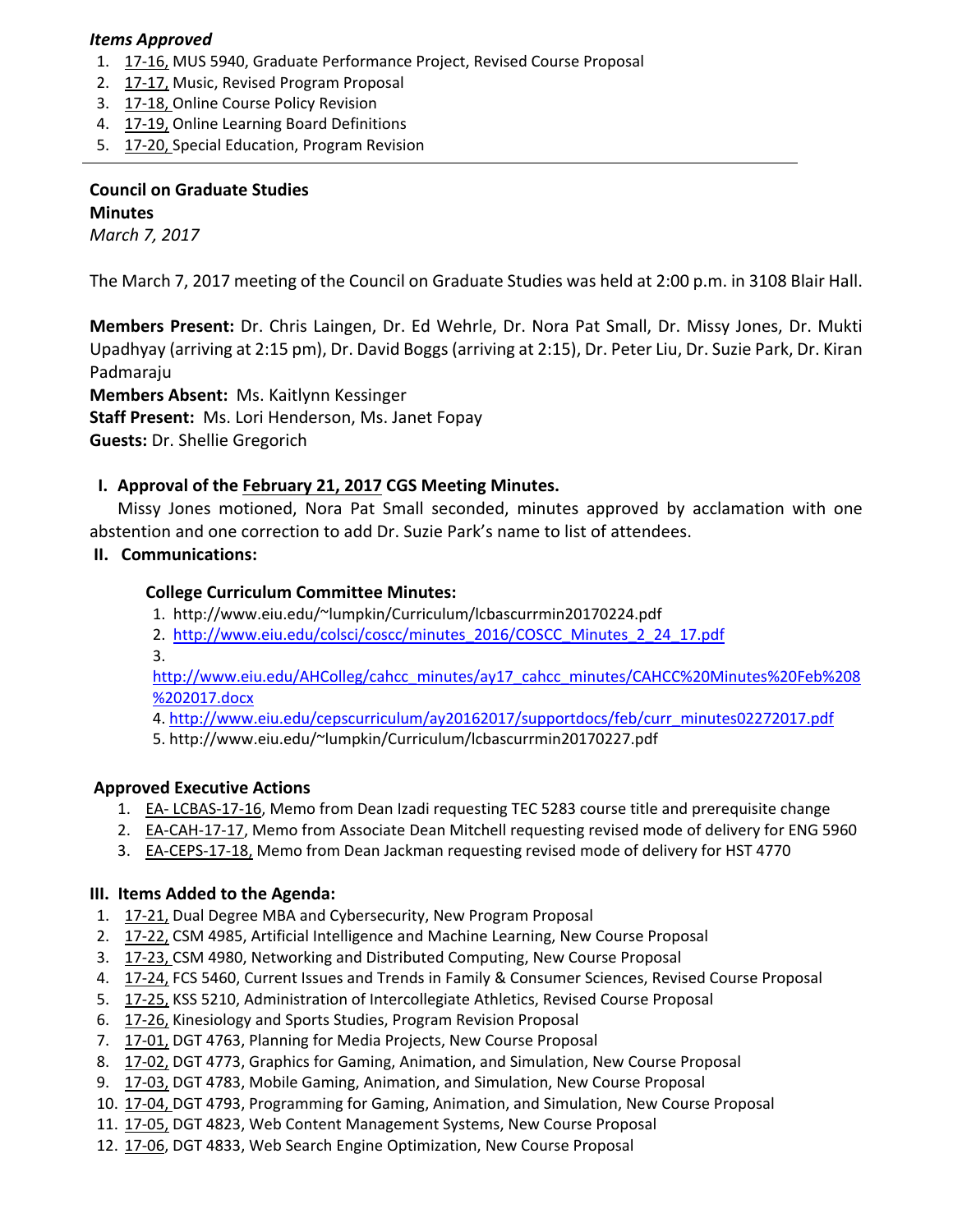*CGS Minutes 3/07/17* 

- 13. 17-[07,](http://castle.eiu.edu/eiucgs/currentagendaitems/agenda17-07.pdf) DGT 4913, Emerging Technologies for Gaming, Animation, and Simulation, New Course Proposal
- 14. 17‐[08,](http://castle.eiu.edu/eiucgs/currentagendaitems/agenda17-08.pdf) DGT 4923, Emerging Web Technologies, New Course Proposal
- 15. 17‐[09,](http://castle.eiu.edu/eiucgs/currentagendaitems/agenda17-09.pdf) DGT 4933, Motion Capture for Gaming, Animation, and Simulation, New Course Proposal

# **IV. Items Acted Upon:**

- 1. 17‐[16,](http://castle.eiu.edu/eiucgs/currentagendaitems/agenda17-16.pdf) MUS 5940, Graduate Performance Project, Revised Course Proposal
	- Dr. Shellie Gregorich presented and Council approved unanimously (Arr‐Arr‐0) Performance in which a student demonstrates competency as a performer, composer, or conductor. May include a lecture component. Includes program notes.
- 2. 17-[17,](http://castle.eiu.edu/eiucgs/currentagendaitems/agenda17-17.pdf) Music, Revised Program Proposal

Dr. Shellie Gregorich presented and Council approved unanimously with minor edit to page one, by adding the word "comprehensive" to the change.

- Removal of written **comprehensive** exams
- 3. 17-[18,](http://castle.eiu.edu/eiucgs/currentagendaitems/agenda17-18.pdf) Online Course Policy Revision
	- Dean Hendrickson presented the proposal and Council approved unanimously
- 4. 17‐[19,](http://castle.eiu.edu/eiucgs/currentagendaitems/agenda17-19.pdf) Online Learning Board Definitions

Dean Hendrickson presented the proposal and motion carried with one no and one abstention

5. 17‐[20,](http://castle.eiu.edu/eiucgs/currentagendaitems/agenda17-20.pdf) Special Education, Program Revision

Dr. Missy Jones presented and Council approved unanimously

## **V. Items Pending:**

## **VI. Other Items:**

1. 17‐[27,](http://castle.eiu.edu/eiucgs/currentagendaitems/agenda17-27.pdf) Request to waive the associate limitation for Dr. Tony Oluoch

Dean Hendrickson presented, motion carried by acclamation

2. 17‐[28,](http://castle.eiu.edu/eiucgs/currentagendaitems/agenda17-28.pdf) Adjunct graduate faculty status policy clarification

Dean Hendrickson presented, motion carried by acclamation

## **VII. Committee Reports:**

**Library Advisory**‐ Dr. Small‐ no meeting

**ATAC**‐ Dr. Boggs‐ video removed from Kaltura to save space; new offerings on Office 365; continuing to pursue options for replacing projectors

**GSAC**- Lori Henderson- 25<sup>th</sup> anniversary reception April 12 at 4:30pm in the UBR

**CASL‐** Dr. Mulvey‐ no report

**EMAC‐** Dr. Upadhyay‐ no meeting and will not be able to attend the next mtg, which is scheduled for las Wed of the month at 11:00 am in the event another CGS member would like to go **Honorary Degree**‐ Dr. Liu‐ in the president's hands

# **VIII. Dean's Report:**

1. Record submissions for Williams Grants